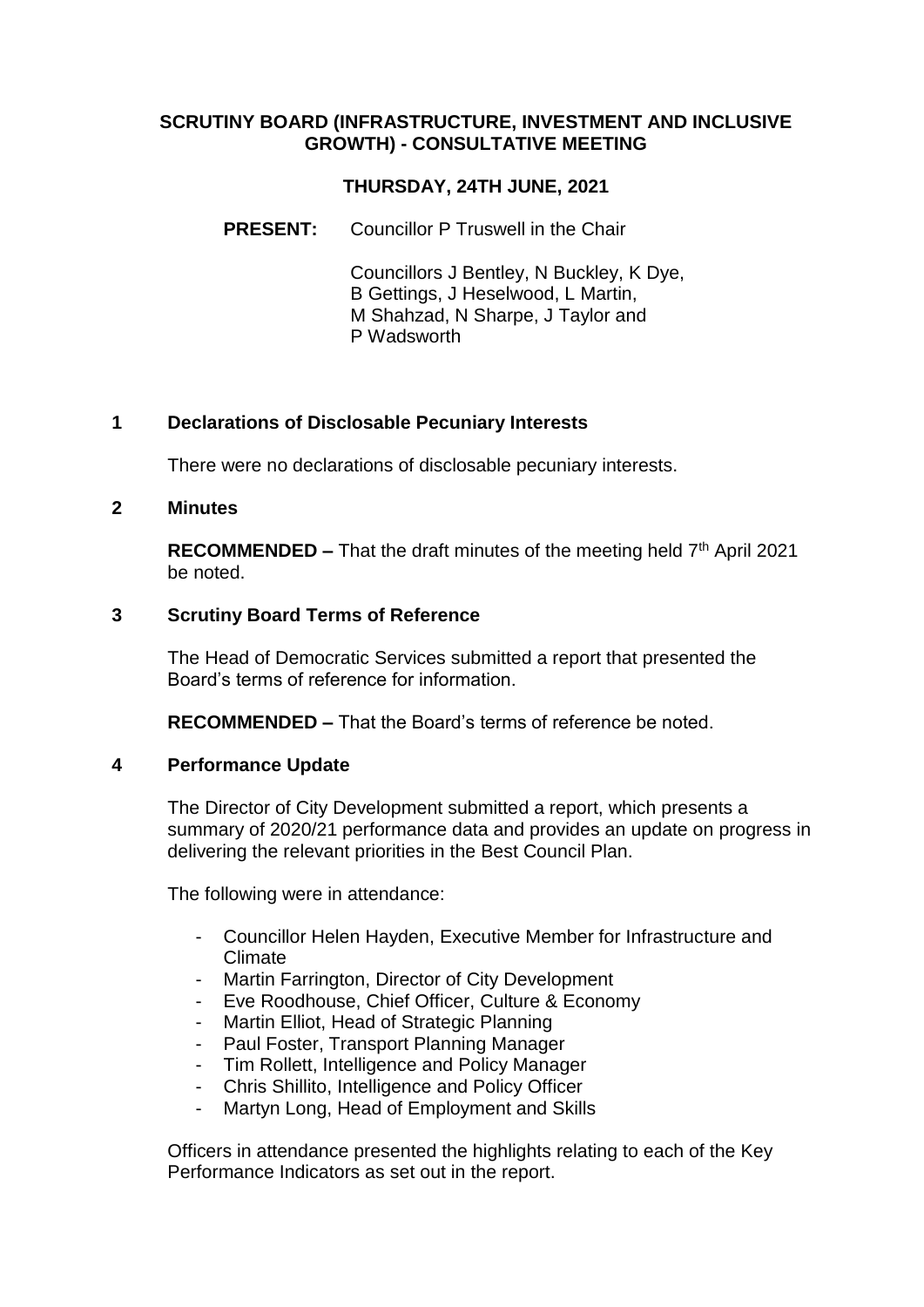Members discussed a number of matters, including:

- *Number of new business start-ups*. In response to a query, members were advised that it is difficult to differentiate between nature of individual start-ups, and in recognition of this, teams in partnership with the University of Leeds are undertaking analysis focused on identifying high potential start-ups. It was confirmed that this information will be circulated to members when available.
- *Vacant positions within the hospitality sector*. Members noted the challenges the hospitality industry are experiencing in Leeds to recruit, and were advised that this is often due to employers not utilising the furlough scheme and previous employees moving to other sectors, as well as employees who are EU citizens leaving the country as a result of Brexit. Members were advised that work is ongoing with organisations across Leeds to upskill and recruit through the employment and skills service, and longer-term plans considered as part of the Talent and Skills Plan refresh.
- *Quality of employment.* Members queried whether data relating to quality of employment in Leeds is available to inform upskilling schemes, and were advised that the employment and skills service has recently secured funding from the West Yorkshire Combined Authority to develop a targeted programme to reskill people in at risk or poorly paid jobs.
- *Outstanding capacity.* In response to a query, members were advised that the number of developments that have received consent to proceed but have not yet done remains high at approximately 18,000, and that details of the time periods for delay will be circulated following the meeting.
- *Delivery of affordable housing.* Members noted several challenges associated with the delivery of affordable housing across Leeds, and were advised that issues can be addressed through the Local Plan Review, as well as the Board's previous 'Housing Mix' inquiry tracking item scheduled for later in the municipal year.
- *Percentage of working age Leeds' residents with at least a Level 4 qualification.* In response to a query, it was confirmed that the KPI for Level 4 qualifications is not exclusive to residents who have received their Level 4 qualification whilst living in Leeds.
- *Vision Zero Inquiry and KSI figures.* It was suggested that the impact of school streets initiative and active travel neighbourhoods programme be included in the Board's upcoming Vision Zero Inquiry.
- *Bus Patronage.* Members suggested that the pre-pandemic target for bus patronage in Leeds should be reviewed to reflect the changes in travel behaviour due to government restrictions.

**RECOMMENDED –** That the contents of the report, along with Members comments, be noted.

# **5 Connecting Leeds Consultation Update**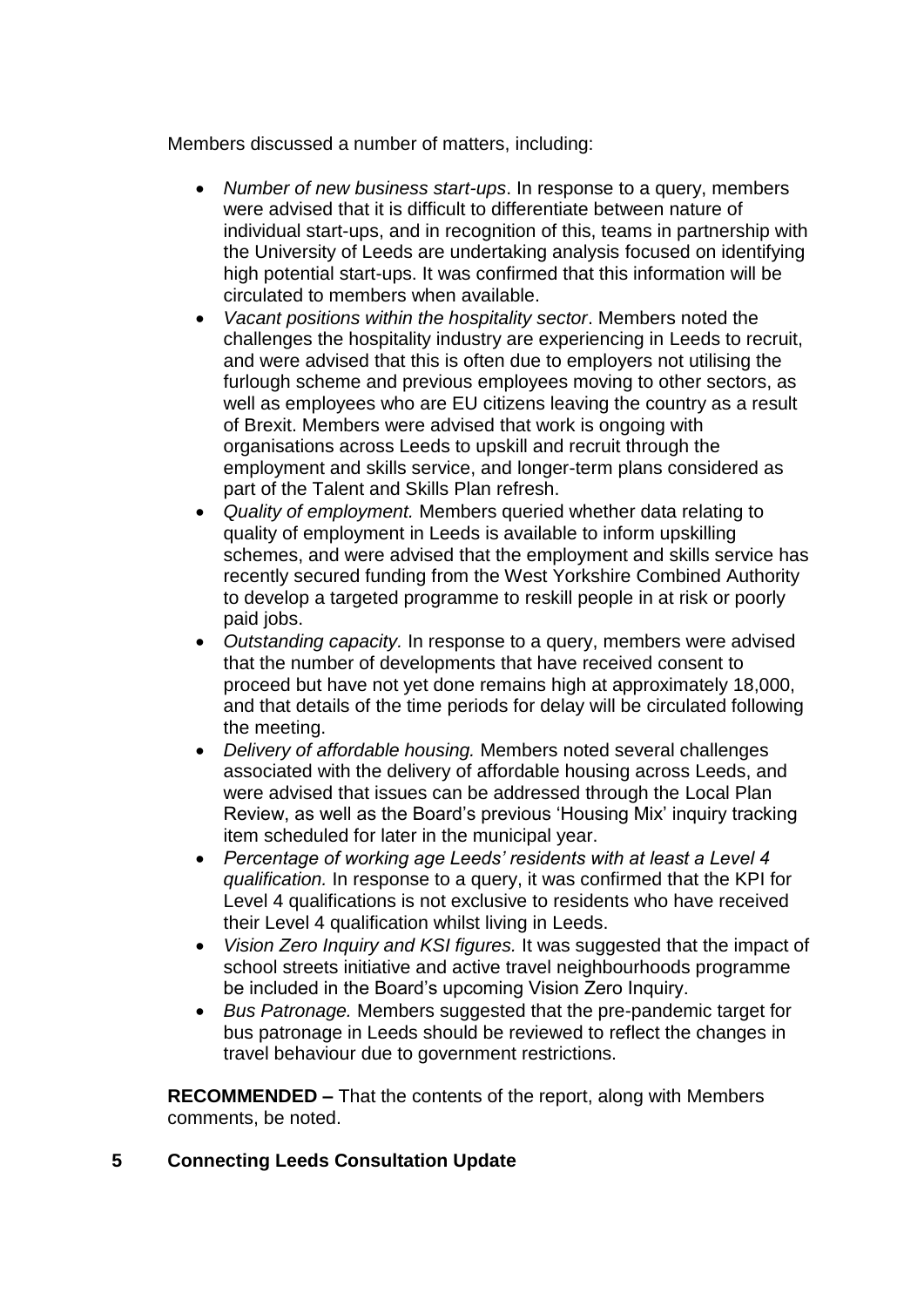To consider the report of the Director of City Development that provides a summary of the Connecting Leeds consultation results ahead of further analysis and a full consultation report.

The following were in attendance:

- Councillor Helen Hayden, Executive Member for Infrastructure and Climate
- Paul Foster, Transport Planning Manager
- Finn Campbell, Team Leader, City Development

The Team Leader introduced the report, providing an update on the key findings from the recent consultation, and the development of the new Transport strategy and action plan.

Members discussed a number of matters, including:

- *Digital access*. Members recognised the challenge of conducting consultation exercises during a period of government restrictions in the height of the pandemic, however raised concerns around digital access for some groups, which is likely to have limited the representation of the respondents. It was confirmed that the demographic breakdown of respondents would be circulated to members following the meeting. Additionally, members were advised that copies of the Strategy alongside the questionnaire and a freepost return envelope which could be requested by email or dedicated phone line.
- *Better connectivity beyond the city centre*. In response to a query, members were assured that better public transport availability between wards and to local services and amenities will be a key priority of the strategy and reflected within the action plan, including the development of a 'door to door hub service'.

**RECOMMENDED –** That the contents of the report, along with Members comments, be noted.

## **6 Powered Two Wheeler Use of Bus Lanes**

The Director of City Development submitted a report updating members on the Scrutiny Board's 2019 recommendation that a trial of motorcycle access to bus lanes be established at a site in Leeds.

The following were in attendance:

- Gillian MacLeod, Transport Services Development Manager
- David O'Donoghue, Principal Transport Planner
- Vivian Elby, Trainee Transport Planning Technician

The Transport Services Development Manager introduced the report, providing an update on the pilot scheme intended to be introduced on the A65 corridor in Kirkstall. Since the Board's recommendation in September 2019,